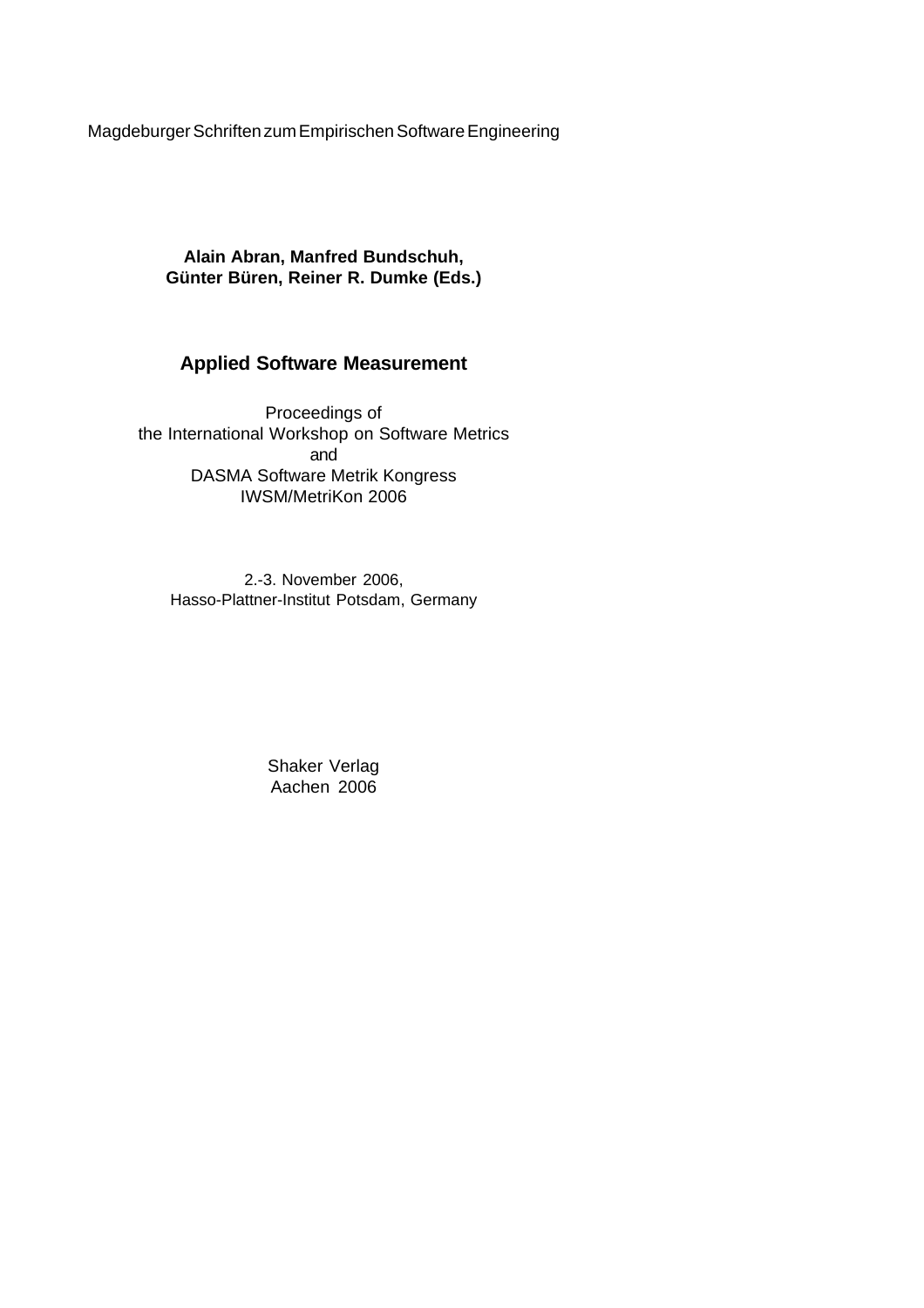#### **Bibliographic information published by the Deutsche Nationalbibliothek**

The Deutsche Nationalbibliothek lists this publication in the Deutsche Nationalbibliografie; detailed bibliographic data are available in the Internet at http://dnb.d-nb.de.

Copyright Shaker Verlag 2006

All rights reserved. No part of this publication may be reproduced, stored in a retrieval system, or transmitted, in any form or by any means, electronic, mechanical, photocopying, recording or otherwise, without the prior permission of the publishers.

PrintedinGermany.

ISBN-10: 3-8322-5611-3 ISBN-13: 978-3-8322-5611-1 ISSN 1618-7946

Shaker Verlag GmbH • P.O. BOX 101818 • D-52018 Aachen Phone: 0049/2407/9596-0 • Telefax: 0049/2407/9596-9 Internet: www.shaker.de • e-mail: info@shaker.de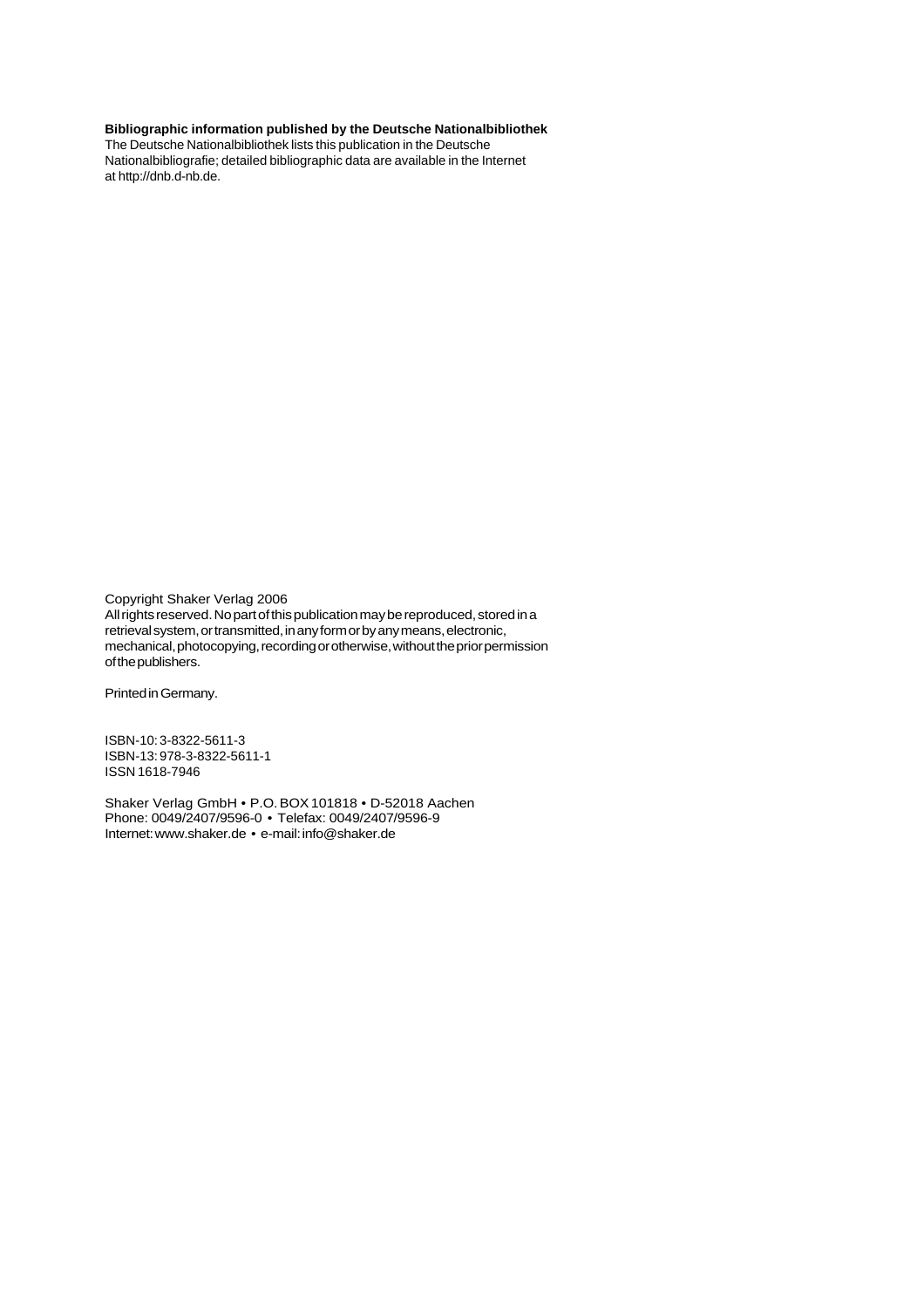Gefördert durch das Ministerium für Wirtschaft des Landes Brandenburg

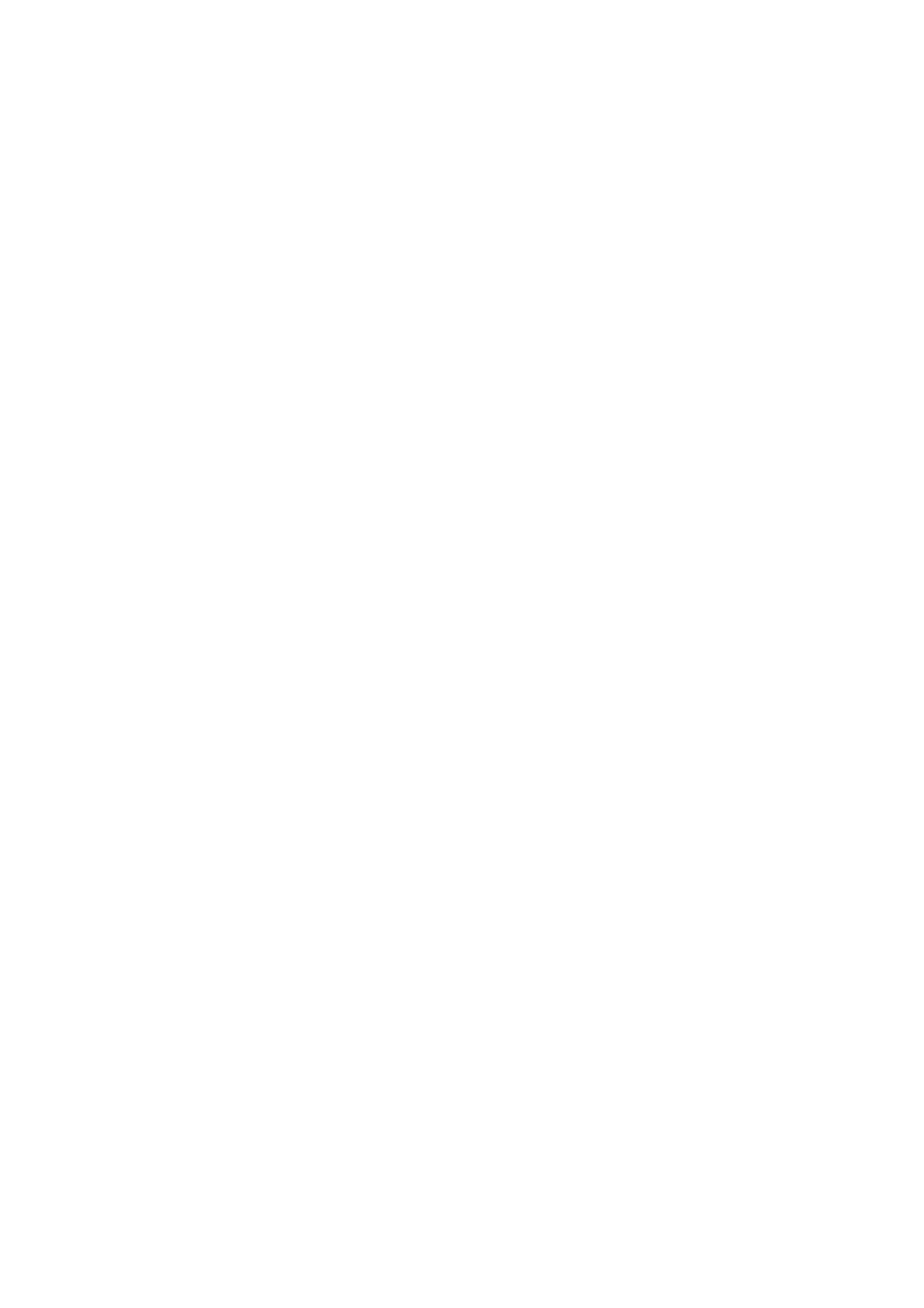# **Keynote I**

Establishing a Common Measurement System at Siemens .................................1 *Frances Paulisch*

## **Session A1**

| Method CoBRA® for Supporting ProcessMaturation  |
|-------------------------------------------------|
| Adam Trendowicz, Jürgen Münch                   |
| D. Rodriguez, J. J. Cuadrado-Galego, J. Aguilar |
| based Software Code Size Estimation             |
| $\Omega_{\alpha\mu\sigma}$ Atak Ciodam Canaal   |

*Oguz Atak, Cigdem Gencel*

#### **Session B1**

| Traceability zwischen Metriken und dem strategischen Ziel Wartbarkeit 41<br>Frank Simon, Christian Koll |
|---------------------------------------------------------------------------------------------------------|
| A Tool-Supported Model                                                                                  |
| Matthias Ruffler, Marek Leszak                                                                          |
| Towards a Lightweight Tool Support for Integrated Software Measurement  67                              |

*Bernhard Daubner*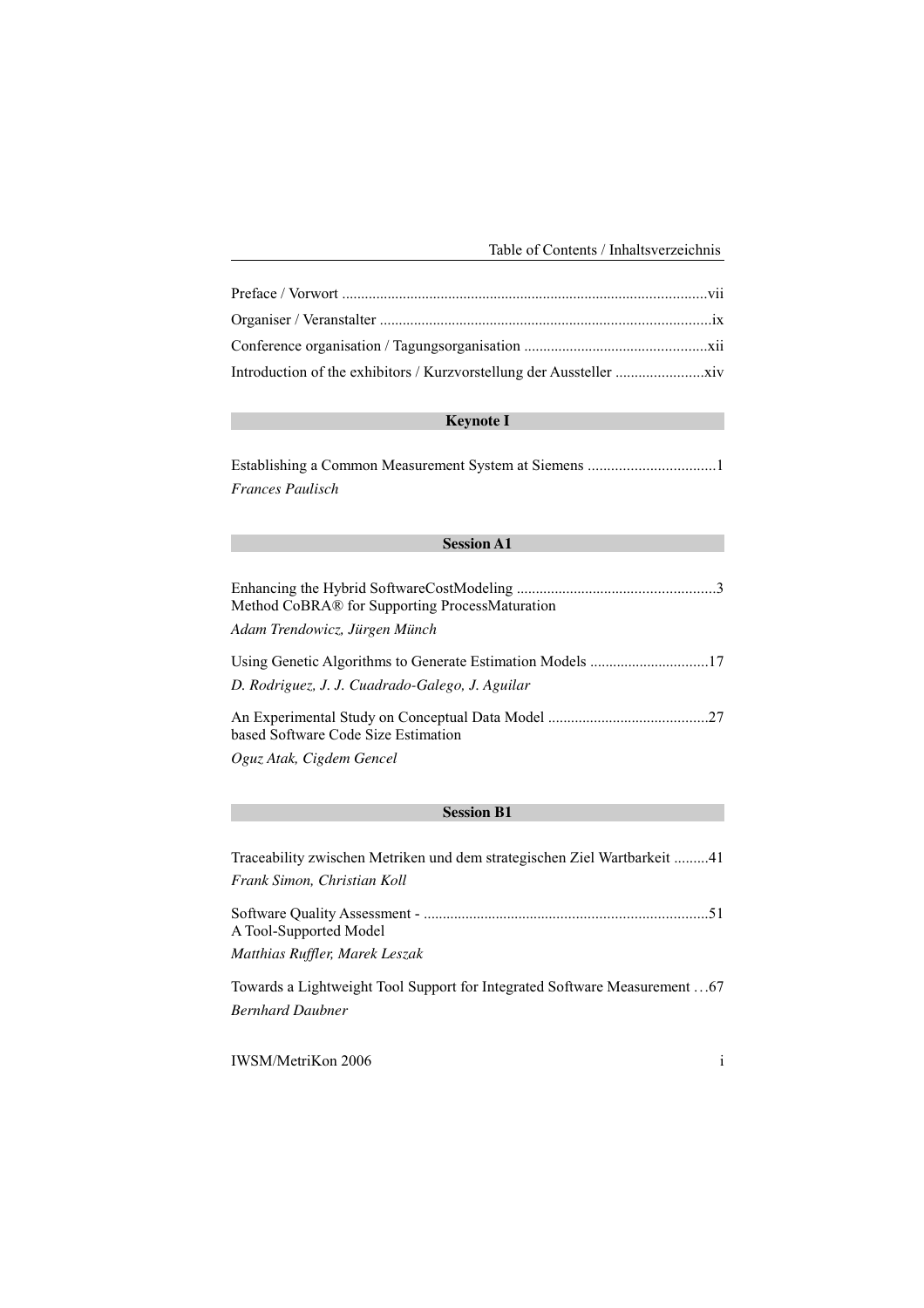# **Session C1**

| measuring the object-oriented paradigm at work  |  |
|-------------------------------------------------|--|
| Peter Rosner                                    |  |
| M.Kunz, S.Kernchen, R.Dumke, A.Schmietendorf    |  |
| A.Farooq, S.Kernchen, M.Kunz, R.Dumke, C. Wille |  |
| <b>Session A2</b>                               |  |

| Classified and Evaluated                                                               |  |
|----------------------------------------------------------------------------------------|--|
| Justus S, K. Iyakutti                                                                  |  |
| Towards a Method of Measurement of the Necessary Changes<br>to Software in Maintenance |  |
| S. Mercier, A. Abran, M. Lavoie, R. Champagne                                          |  |
| Maintenance Maturity Model (S3m)                                                       |  |
| D.-A. Paquette, A. April, A. Abran                                                     |  |

## **Session B2**

| D. Rud, A. Schmietendorf, R. Dumke         |  |
|--------------------------------------------|--|
|                                            |  |
| S. Kernchen, A. Farooq, R. Dumke, C. Wille |  |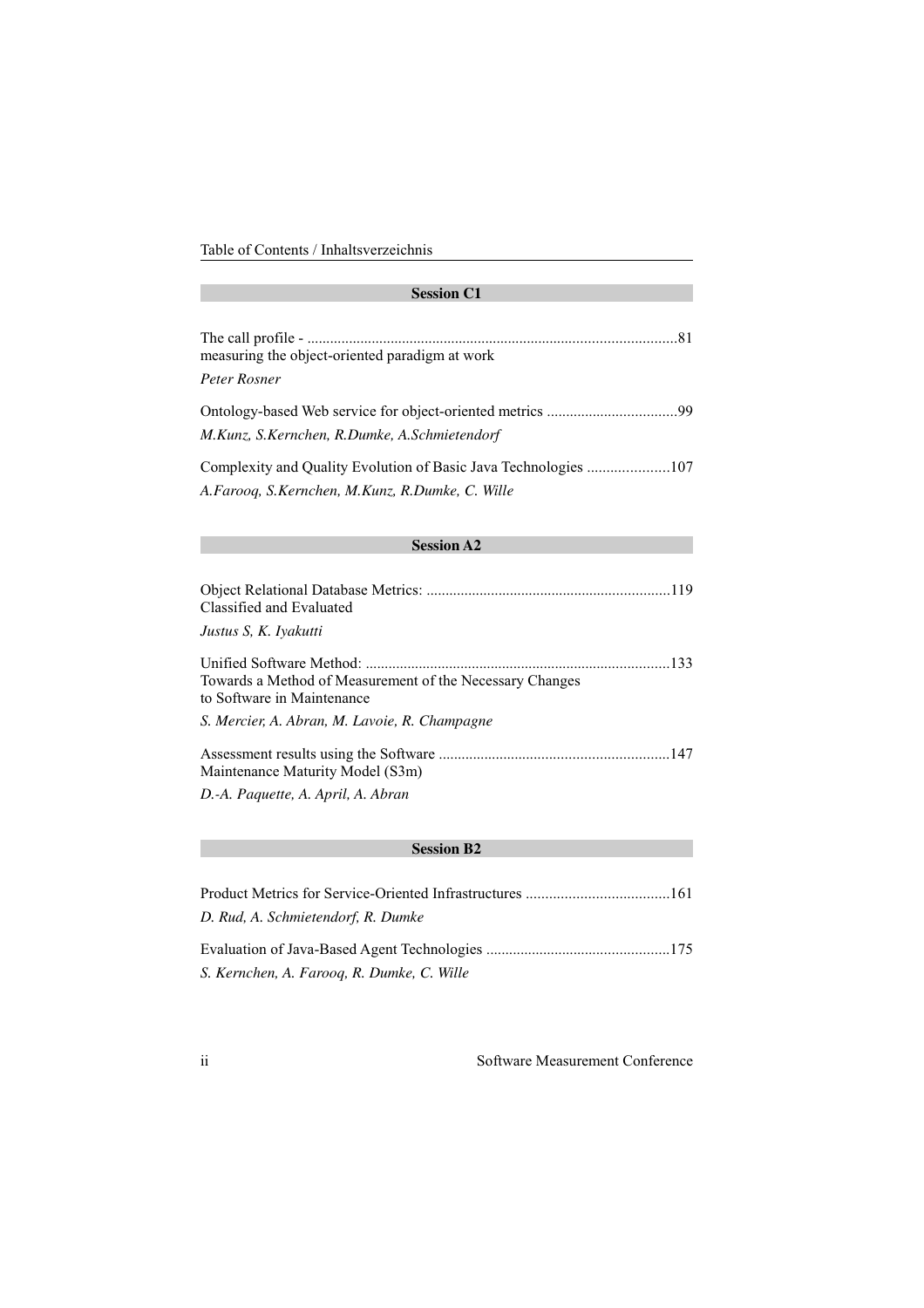Analyse struktureller Komplexitätsunterschiede in ABAP und JAVA .............189 *Roland Neumann, Alexandra Ilina*

# *Session C2* Suggestions for Improving Measurement Plans: .............................................203 a BMP application in Turkey *L. Buglione, C. Gencel, P. Efe, A. Abran* Successes and challenges experienced .............................................................229 in implementing a measurement program in small software organisations *Sylvie Trudel, Pascale Tardif* Organizational Software Measurement Process ..............................................245 *Josyleuda Melo Moreira de Oliveira*

#### *Session A3*

| An Empirical Study                        |  |
|-------------------------------------------|--|
| M. Olschimke, C. Wille, R. Dumke          |  |
| <b>Black Box Testing for SAP Projects</b> |  |
| M. Daneva, O. Ormandjieva, M. Abu Talib   |  |

#### *Session B3*

| Florian Forster |  |
|-----------------|--|

DASMA Diplomarbeiten-Preis: Conception and Prototypical Implementation of a Web Service......................317 as an empirical-based Consulting about Java Technologies

#### *Ayaz Farooq*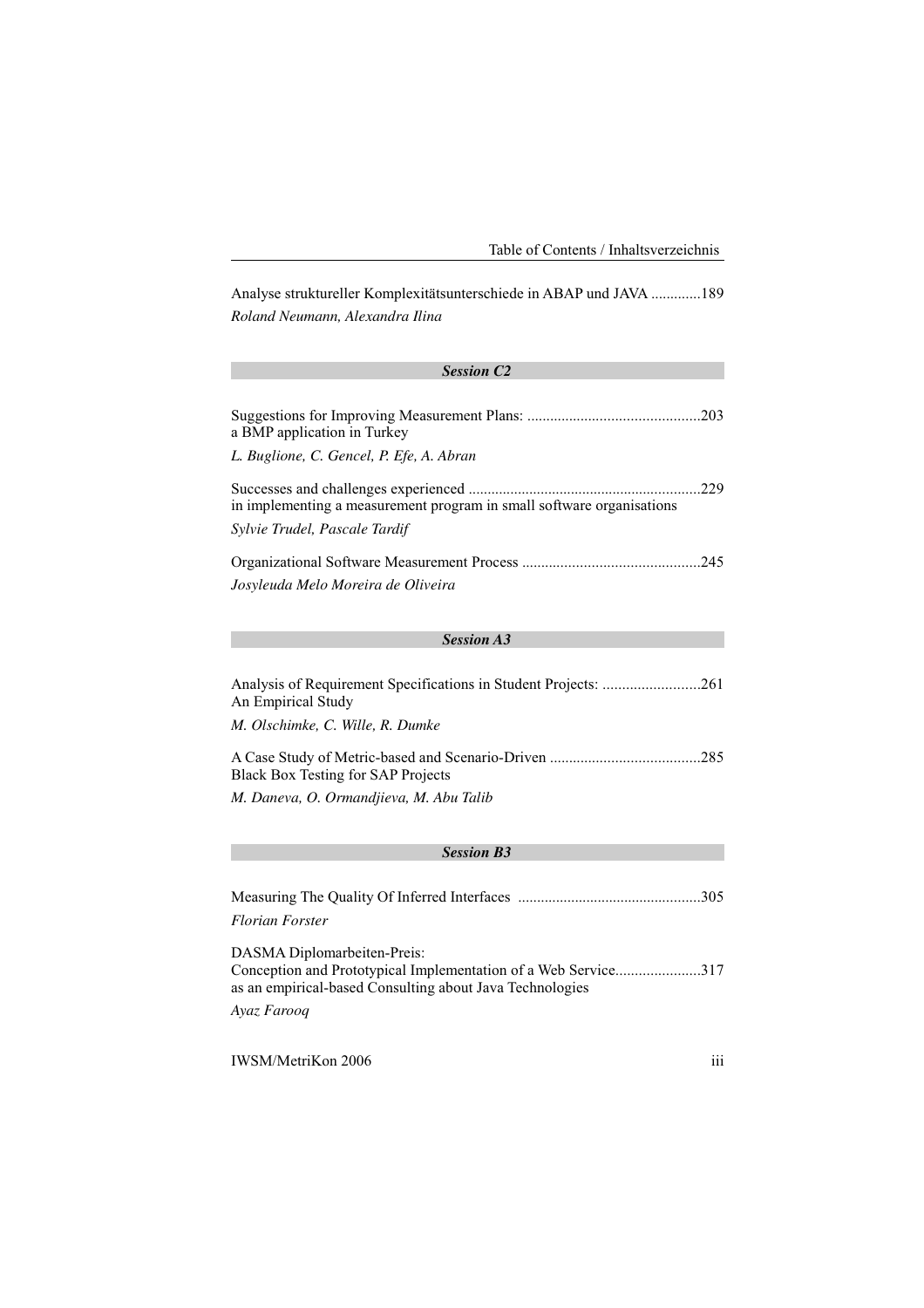eines anpassbaren Metric Plug-ins für Eclipse Ansgar Lamersdorf

| <b>Session C3</b>                                                                 |  |
|-----------------------------------------------------------------------------------|--|
|                                                                                   |  |
| Using COSMIC-FFP for sizing, estimating and planning 327<br>in an ERP environment |  |
| Frank Vogelezang                                                                  |  |
| Mapping Concepts of Functional Size Measurement Methods 343                       |  |
| Pinar Efe, Onur Demirors, Cigdem Gencel                                           |  |

## **Keynote 2**

Combat Resistance to Software Measurement by Targeting Management .....359 Expectations

Carol Dekkers

## **Session A4**

| Naji Habra, Benoit Vanderose                                                  |  |
|-------------------------------------------------------------------------------|--|
| Error Propagation in Software Measurement and Estimation 371<br>Luca Santillo |  |
|                                                                               |  |
| El Hahemi Alkacem. Sahraoui Houari                                            |  |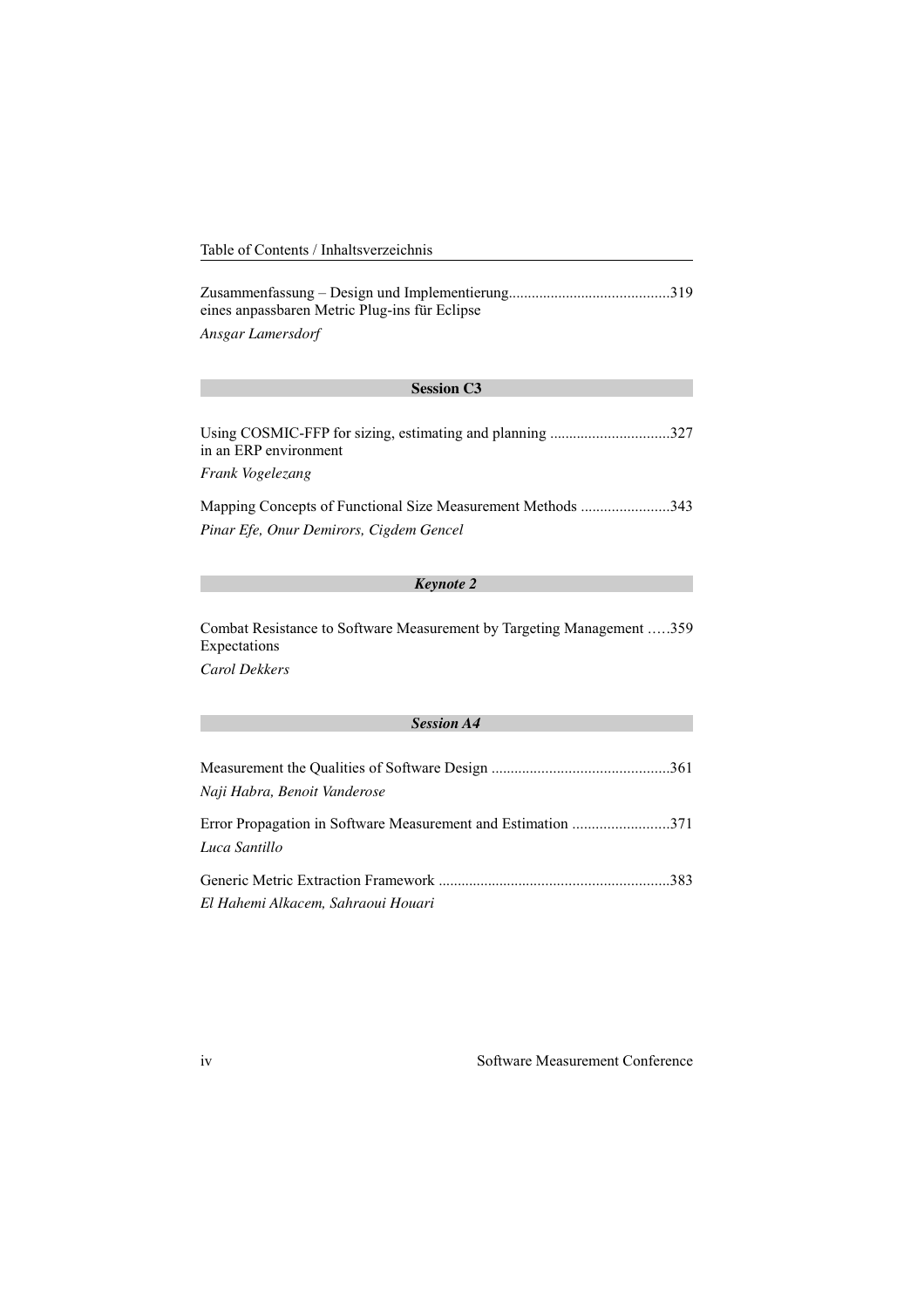#### **Session B4**

| <b>Session A5</b>                                                                                                              |  |
|--------------------------------------------------------------------------------------------------------------------------------|--|
| K. Jantzen, G. Adens, R. Armstrong                                                                                             |  |
| Estimating the effects of project risks in software development projects 411                                                   |  |
| Daniel Germanus, Lukas Mrokon                                                                                                  |  |
| ESOMIC: Automated effort estimation based on UML specification 401<br>or source code for object oriented programming languages |  |
| Hans Sassenburg                                                                                                                |  |
|                                                                                                                                |  |

Status report on functional size measurement for ............................................423 cross-organizational ERP solutions: problems and alternative approaches

*Maya Daneva*

Survey of Automation Tools Supporting COSMIC-FFP - ISO 19761 ............435 *Anabel Stambollian, Alain Abran*

## *Session B5*

| ein Erfahrungsbericht                    |  |
|------------------------------------------|--|
| Andreas Kowitz, Christian Ofer           |  |
| Telecom Systems Development              |  |
| M.Kunz, M.Leszak, R.Braungarten, R.Dumke |  |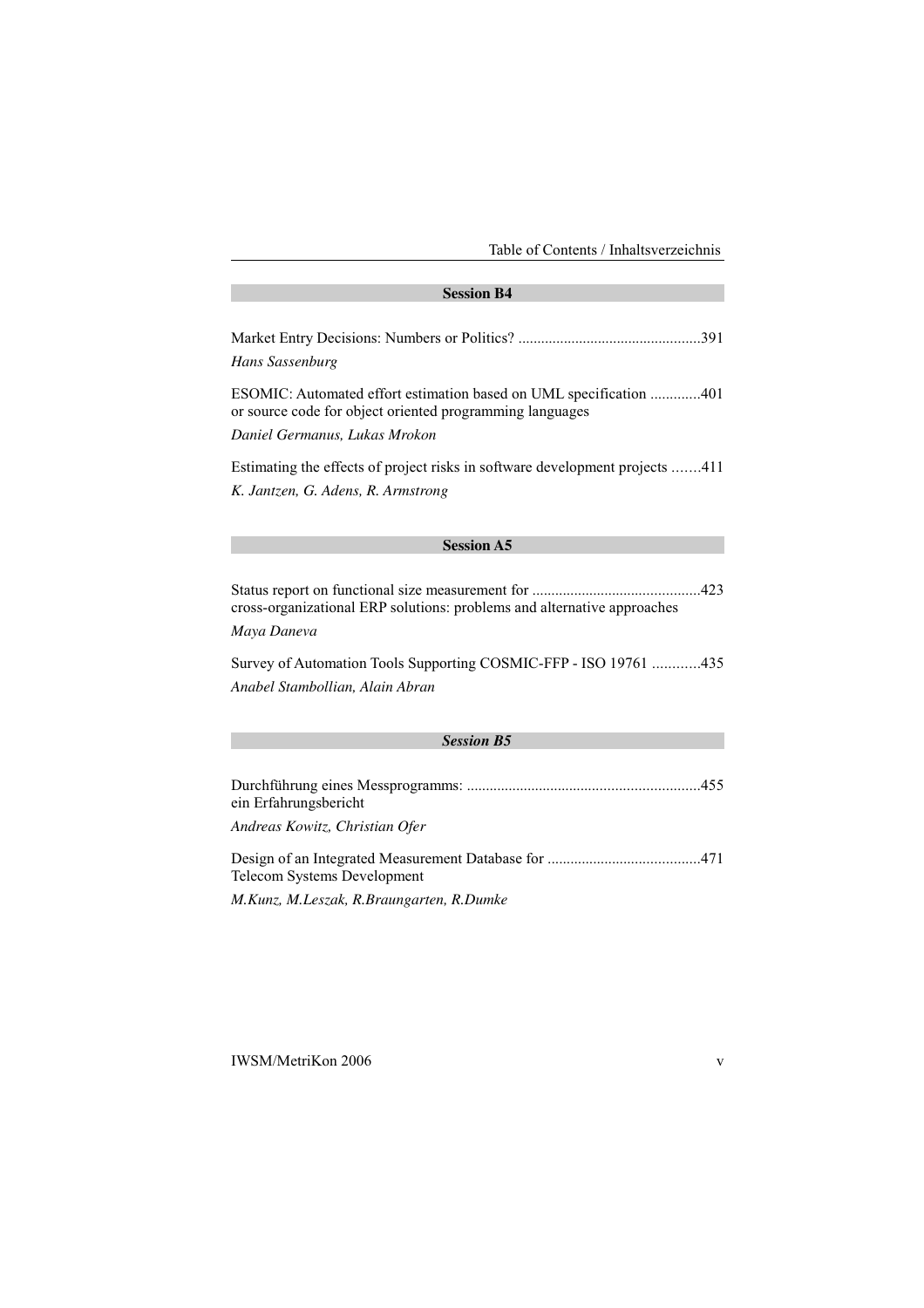#### *Session A6*

| A semantic network based overview |  |
|-----------------------------------|--|

*R. Dumke, R. Braungarten, M. Blazey, H. Hegewald, D. Reitz, K. Richter*

How do we apply statistical process control in the area of software ...............499 development? - Experiences from industry

*Melanie Ruhe*

#### **Session B6**

| Stephan Frohnhoff, Volker Jung, Gregor Engels |  |
|-----------------------------------------------|--|
| A Six Sigma View                              |  |
| Thomas Fehlmann                               |  |

## **Keynote 3**

The investment in Software Process Improvement (SPI) ................................541 is this the benefit!

*Ton Dekkers*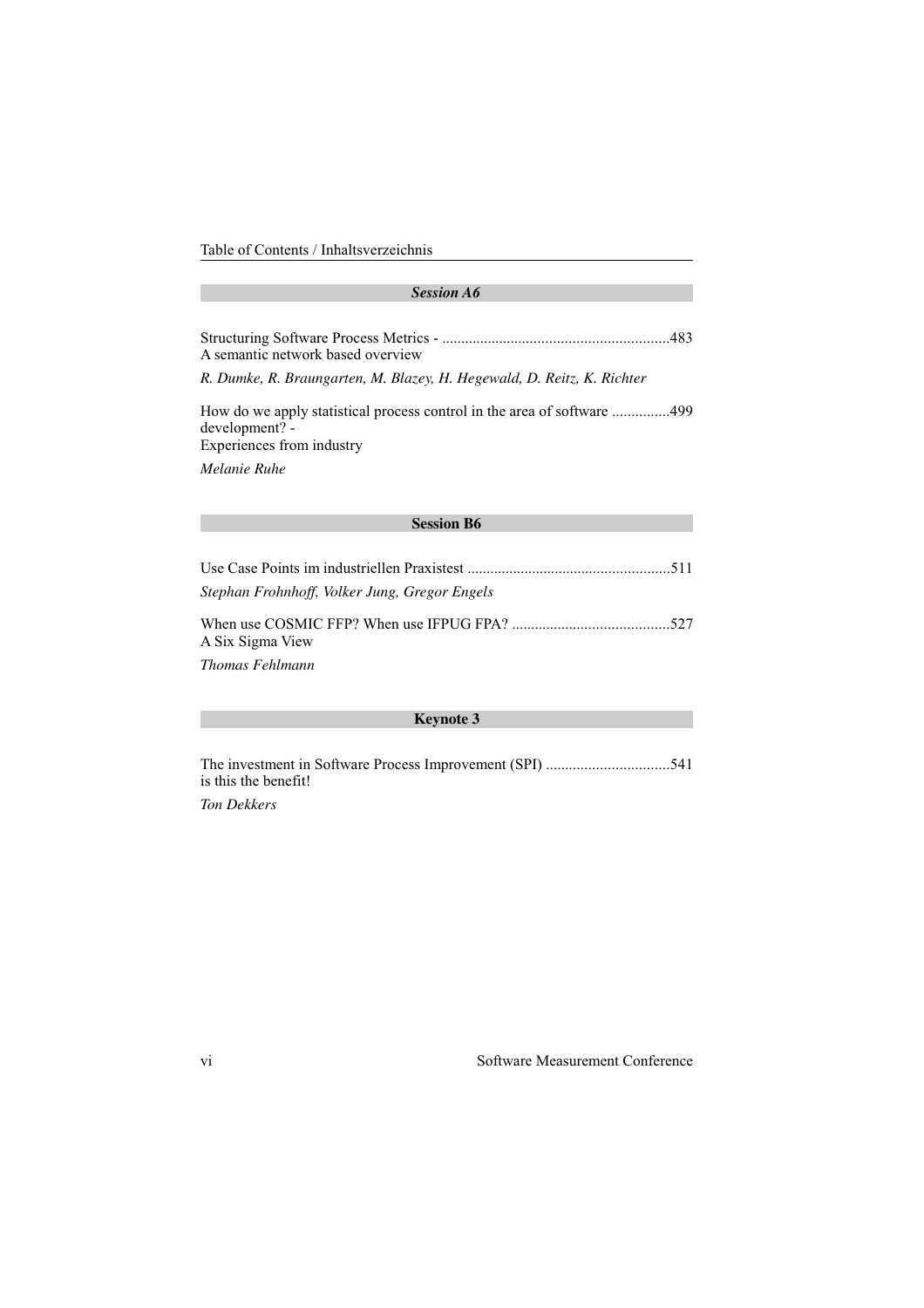# **Preface / Vorwort**

Today we are ever more concerned about quality software products. Organizations follow a variety of software development process models and apply various quality management techniques to produce better software. But quite often, the effectiveness of these development processes is questioned and their impact on the quality of the resulting software product. We need to know if we have made any improvement in this regard and what can else has to be done. Software measurement when applied to these processes or products can answer such questions very effectively.

Software measurement and metrics are key technologies to manage and to control software development projects. Measurement is essential for any engineering activity, by increasing the scientific and technical knowledge for both the practice of software development and for empirical research in software technology. This conference is aimed at facilitating the exchange of software measurement experiences, their theory and practice among researcher.

These proceedings of the joined conferences, the  $16<sup>th</sup>$  International Workshop on Software Measurement (IWSM 2006) and the DASMA MetriKon 2006, try to reflect a bit of all the concepts developed and the experience gained by working with software measurement. They are of particular interest to software engineering researchers, as well as to practitioners, in the areas of project management and quality improvement programs, for both software maintenance and software development.

33 interesting papers, presented in English or in German, have been chosen out of more than 50 submissions. They deliver an overview of the state of the art in software metrics and estimation. We are very proud that we succeeded in getting three highly experienced practitioners as invited speakers:

Frances Paulisch, Siemens AG Corporate Technology SE, Germany

Carol Dekkers, Quality Plus Technologies Inc., USA, and

Ton Dekkers, Shell Information Technology International B. V., The Netherlands.

Their contributions are also to be found as papers in this book.

Furthermore there are several tutorials on different subjects offered, also held by very experienced speakers. For more information see the MetriKon website at <**http://www.metrikon.de**>.

Potsdam Alain Abran Alain Abran Alain Abran Alain Abran Alain Abran Alain Abran Alain Abran Alain Abran Alain Abran Alain Abran Alain Abran Alain Abran Alain Abran Alain Abran Alain Abran Alain Abran Alain Abran Alain Abra November 2006 Manfred Bundschuh Günter Büren Reiner Dumke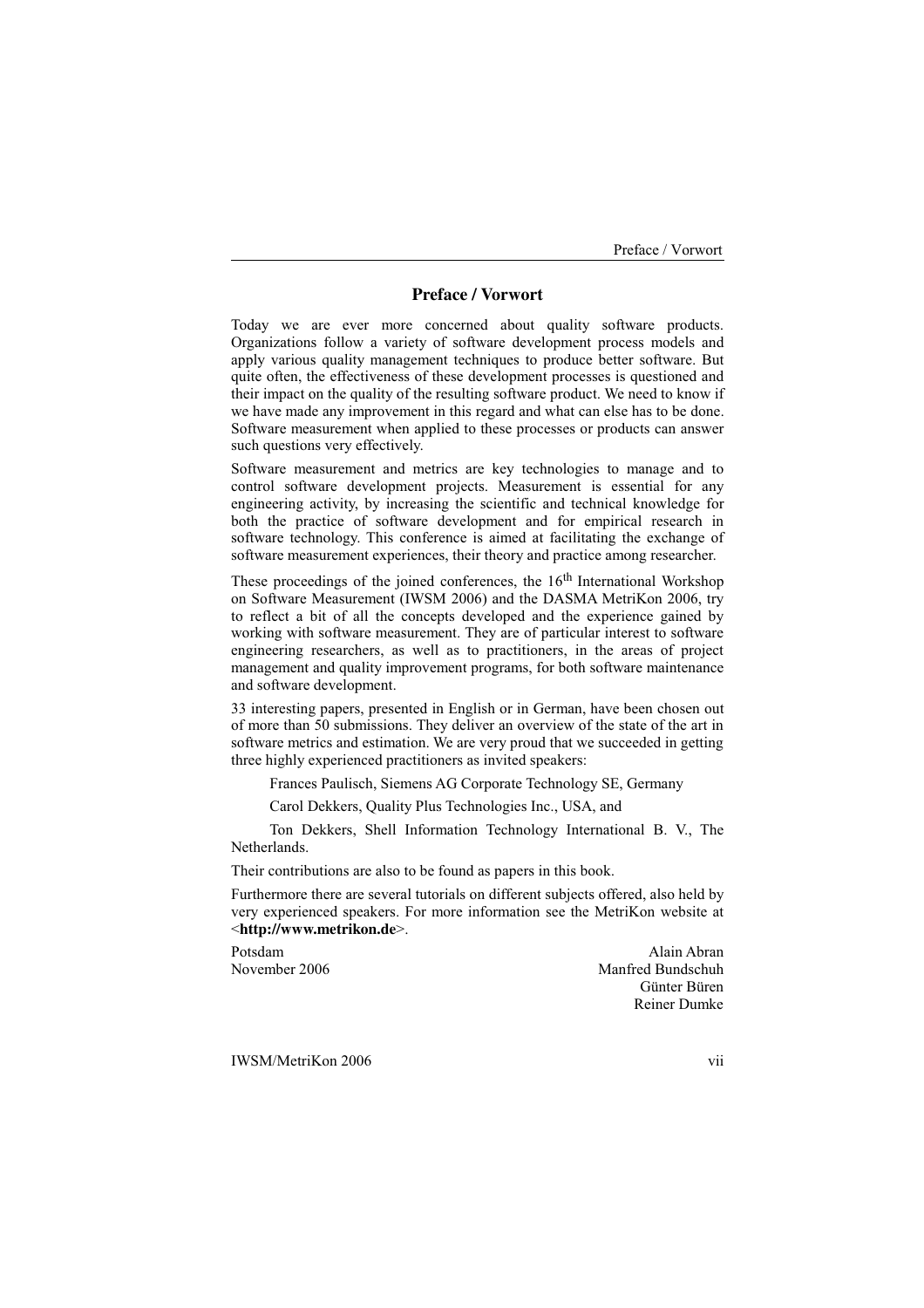## **IWSM 2006**

The International Workshop on Software Measurement has a big tradition based on the German community on Software Metrics (starting as a small working group with the initiators being Reiner Dumke, Christof Ebert and Horst Zuse, currently leading to the German Computer Science Interest Group on Software Measurement (GI FG 2.10)).

On the other hand, after first contacts with the Canadian Interest Group in Software Metrics (CIM) and especially with the team of Prof. Alain Abran in Montréal in the middle of the nineties the workshop's intentions are more and more addressed to the measurement processes and their practical background of industrial motivations. At the  $8<sup>th</sup>$  IWSM the Common Software Measurement International Consortium (COSMIC) was founded which plays an important role in the application of modern software measurement methodologies and innovations.

Our proceedings published at the Deutsche Universitätsverlag and the Shaker-Verlag, Aachen, constitute a collection of theoretical studies in the field of software measurement and case reports on the application of software metrics in companies and universities in Argentina, Australia, Austria, Bahrain, Belgium, Brazil, Bulgaria, Canada, Finland, France, Germany, Ghana, Italy, Netherlands, Slovenia, Spain, Switzerland, UK, USA and Vietnam.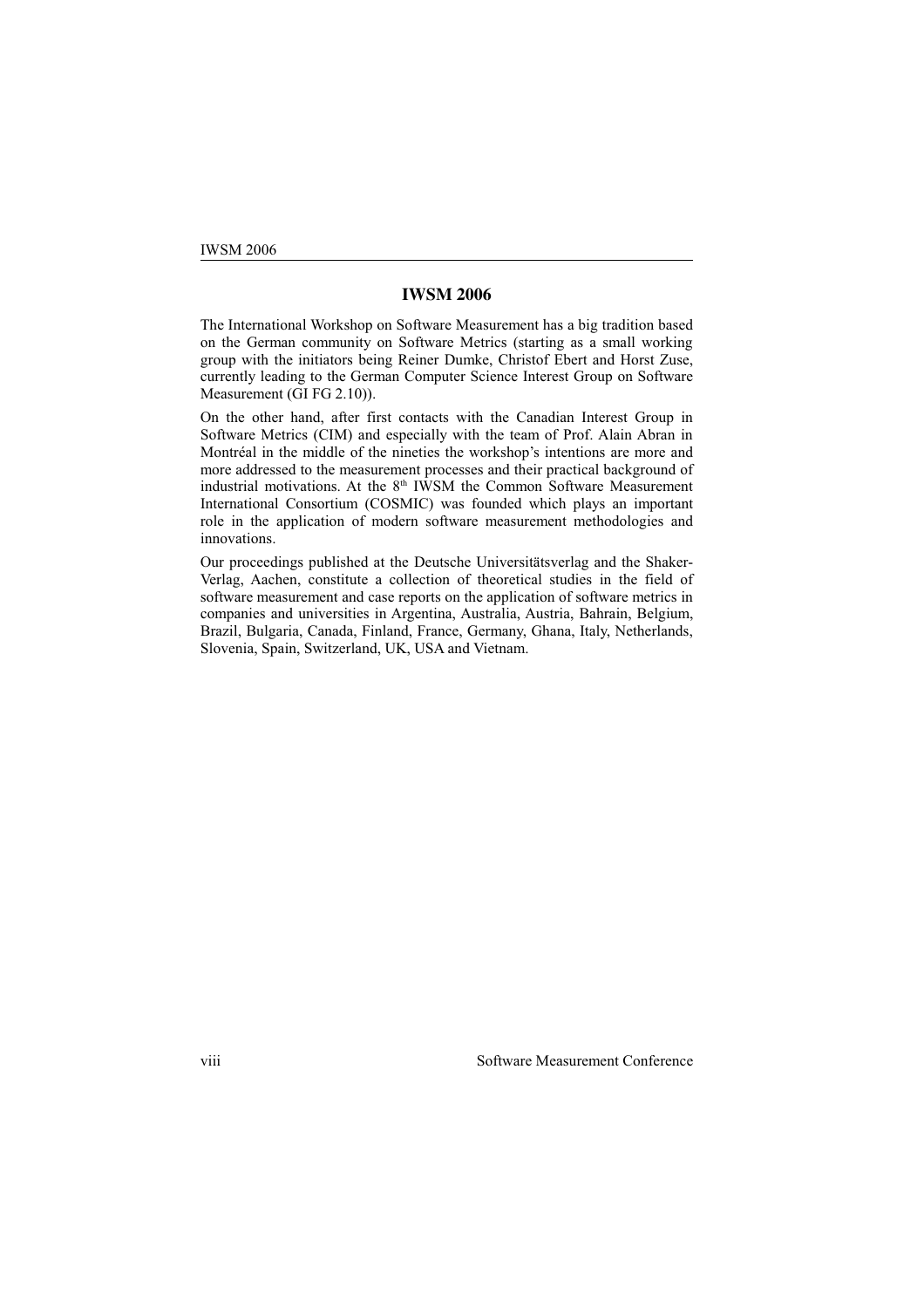# **MetriKon 2006**

Die DASMA e.V. bietet schon seit mehr als 12 Jahren als gemeinnütziger Verein ihren Mitgliedern aus führenden deutschsprachigen Dienstleistungs- und Industrieunternehmen eine ideale Plattform für den Erfahrungsaustausch rund um das Thema Software-Metriken, seit einigen Jahren vor allem durch die jährliche Fachtagung MetriKon (Metrik Kongress). Die Metrikon richtet sich an Verantwortliche für Softwaremetrik, Softwarequalität oder Softwareprozeß-Verbesserung, an Manager und Controller von Softwareprojekten aus Industrie und Verwaltung, an Metrikexperten aus Forschung und Lehre, sowie an alle interessierten Personen, die mehr über das Potential von Software-Metriken und die Einführung eines Metrikprojekts wissen möchten. Die Tagung bietet regelmäßig ein umfassendes Vortrags- und Tutorialprogramm.

Mit dieser Tagung möchte die DASMA alle Interessenten für das Thema Software-Metrik begeistern, weit über den Kreis der Mitglieder hinaus. Mit der jährlichen Mitgliederversammlung ist die Tagung gleichzeitig aber auch ein unverzichtbarer Bestandteil des Vereinslebens und eine wichtige Gelegenheit die Zukunft des Vereins zu gestalten.

Um den fachlichen Austausch mit Metrikexperten aus aller Welt zu erleichtern, findet die MetriKon alle zwei Jahre als internationale Tagung gemeinsam mit der IWSM statt. Dem Wunsch der Mitglieder nach ein deutschsprachigen Erfahrungsaustausch folgend, wird die MetriKon in den anderen Jahren deutschsprachige Tagung durchgeführt.

For more than 12 years the nonprofit organization DASMA provides to its members, working for leading german speaking service, consulting and industrial organizations, an ideal platform for know how transfer und discussions on all subjects of software metrics, mostly through the annual Metrikon conferences. The Metrikon aims to decision makers of software metrics, software quality or process improvement, to managers and controllers of software projects from industry and administrations, to metrics experts from research and education, as well as to all interested persons who want to know more about the potential of software metrics or about the introduction of a metrics programme. The conference regularly offers a widespread program of speeches and tutorials.

To ease the exchange of experience with international experts in software metrics, every second year MetriKon is held as a joined international conference together with the IWSM. Following the demand of the DASMA members for German speeches and discussions, in the other years the conference is held as a national conference.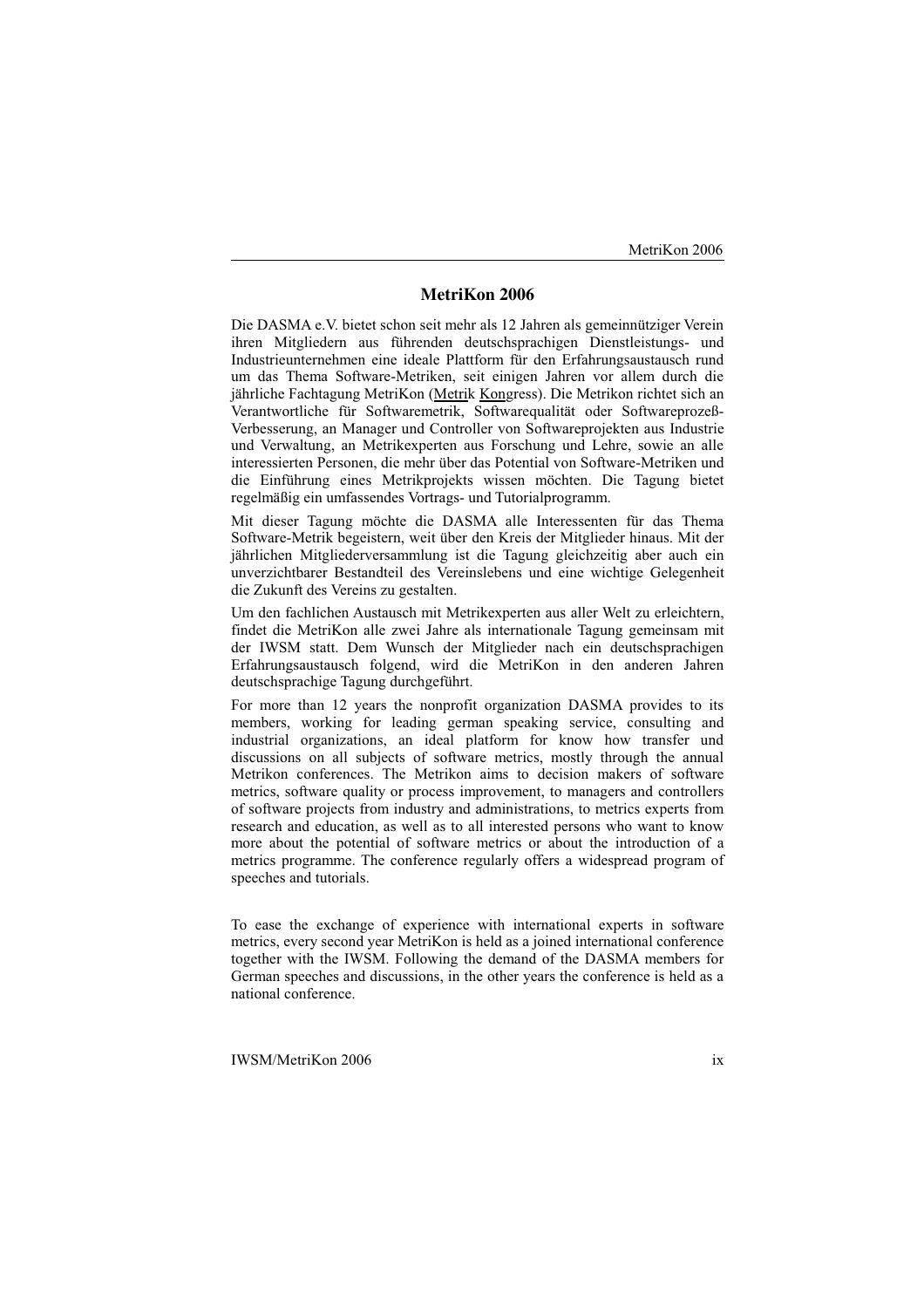## **DASMA**

Die **D**eutschsprachige **A**nwendergruppe für **S**oftware-**M**etrik und **A**ufwandschätzung e.V. (DASMA) fördert die Anwendung von und den Erfahrungsaustausch über praxistaugliche Software-Metriken zur Verbesserung der Nutzung und des Nutzens von Software in Wirtschaft und Verwaltung.

Aus der Erkenntnis heraus, dass Software-Metriken in der Softwareentwicklung unentbehrlich sind, bietet die DASMA schon seit mehr als 12 Jahren ihren Mitgliedern aus führenden deutschen Dienstleistungs- und Industrieunternehmen eine ideale Plattform für den Erfahrungsaustausch über Einführung, praktischen Einsatz und Nutzen von Software-Metriken durch

- <sup>C</sup> Organisation von Fachtagungen und Arbeitskreisen
- <sup>C</sup> den jährlichen DASMA Metrik-Kongress MetriKon
- <sup>C</sup> Intensive Zusammenarbeit mit anderen nationalen und internationalen Metrik-Organisationen
- <sup>C</sup> Mitarbeit in Standardisierungsgremien (ISO, ISBSG, IFPUG)
- Wermittlung von Metrik-Experten

DASMA is a non-profit association, promoting the application of and the exchange of experience about softwaremetrics in the practice to enhance use and benefit of software in economy and administration.

Realizing that softwaremetrics are indispensable in software development, DASMA has for more than 12 years provided its members from leading german services and industrial enterprises an ideal platform for the exchange of experience over introduction, practical application and the use of softwaremetrics through

- external conservation of trade conferences and working groups
- e the annual DASMA Metrics conference, MetriKon
- . intensive cooperation with other National and International Metrics Organisations
- cooperation with standardisation bodies (ISO, ISBSG, IFPUG)
- $\cdot$  mediation of metrics experts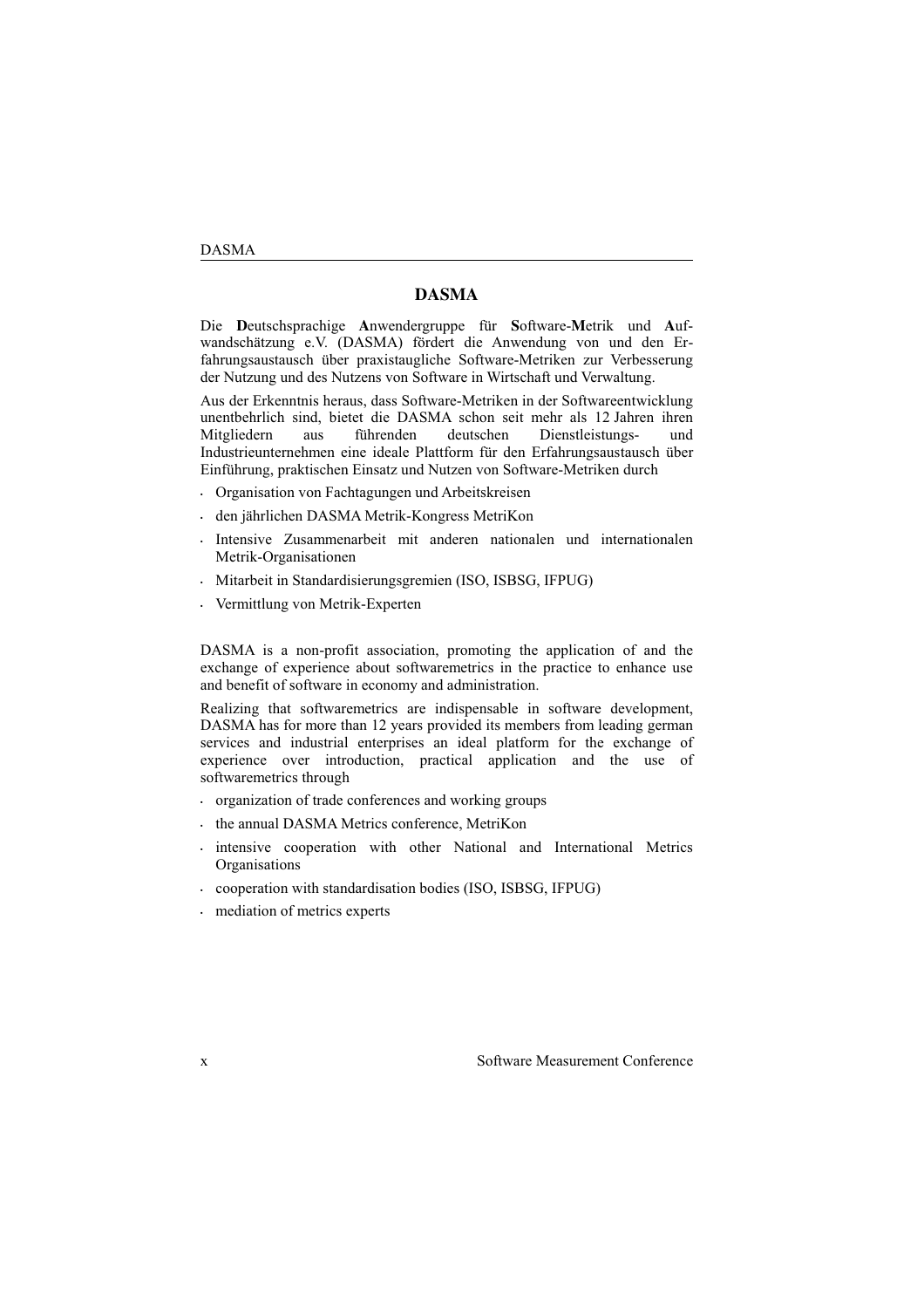# **GI – Fachgruppe 2.1.10**

Die Fachgruppe 2.1.10 (Software-Messung und -Bewertung) ist eine Einrichtung des Fauchausschusses 2.1 (Softwaretechnik und Programmiersprachen) der Gesellschaft für Informatik e.V. Inhaltlich befasst sich die Fachgruppe Software-Messung und -Bewertung mit der Quantifizierung aller Bereiche der Software-Technik, in denen es um Software-Metriken im weitesten Sinne, Bewertung von Metriken, Projektsteuerung, Risiko-Management, Messtheorie, Qualitätsmanagement und natürlich auch experimentelles Software Engineering geht.

Die Fachgruppe initiiert Aktivitäten in Arbeitskreisen und führt Workshops durch. Ein Schwerpunkt ist der Informationsaustausch zwischen Wissenschaftlern und Praktikern für die Motivation neuer Forschungsschwerpunkte und deren Validation im praktischen Umfeld.

The Special Interest Group 2.1.10 (Software measurement and evaluation) of the German Society for Computer Science e.V. focuses on the quantification of all areas of software technology, concerning software metrics in the broadest sense, evaluation of metrics, project management, risk management, measuring theory, quality management and, of course experimental software engineering. An emphasis is the information exchange between scientists and practitioners for the motivation of new research focal points and their validation in the surrounding practical field.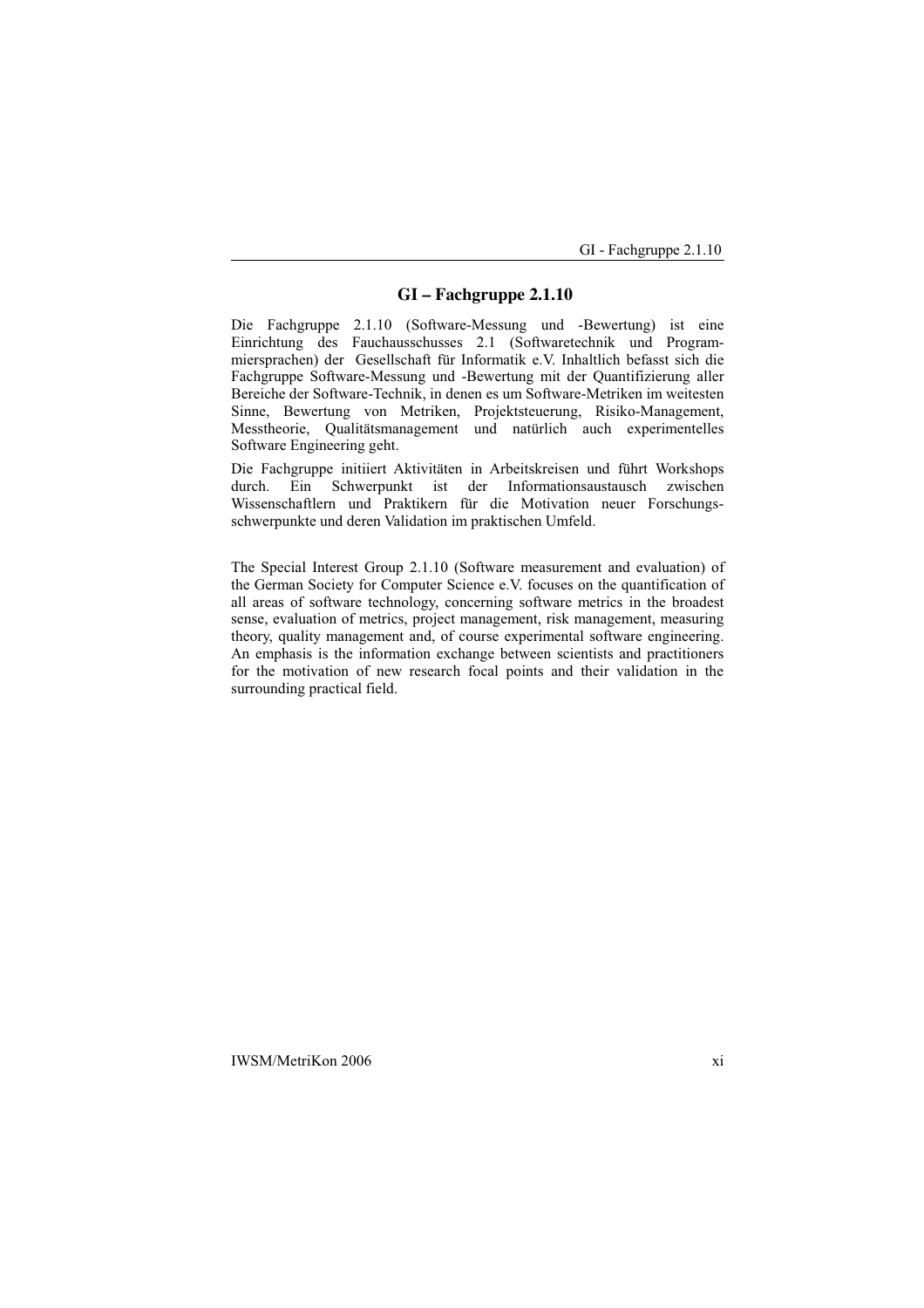## **Conference Chair / Tagungsleitung:**

*Manfred Bundschuh, DASMA board*

# **Programme Chairs / Leitung des Programmkomitees:**

*Alain Abran, ETS Université de Québec, Montréal, Canada Günter Büren, Büren & Partner Software-Design, Nürnberg, Germany Reiner Dumke, Universität Magdeburg, Germany*

# **Programme Committee / Mitglieder des Programmkomitees:**

*Alain Abran, ÉTS Ecole de Technologie Supérieure, Montreal, Canada*

*Günter Büren, Büren & Partner, Nuremberg, Germany*

*Luigi Buglione, Atos Origin, Italy / ÉTS, Canada*

*Manfred Bundschuh, DASMA, Germany*

*François Coallier, ÉTS Ecole de Technologie Supérieure Montreal, Canada*

*Jean-Marc Desharnais, ÉTS Ecole de Technologie Supérieure Montreal, Canada*

*Juan J. Cuadrado Gallego, Universidad de Alcalá, Alcalá de Henares/Madrid Spain*

*Xavier Dolado, Universidad San Sebastian, Spain*

*Axel Dold, DaimlerChrysler AG, Germany*

*Ton Dekkers, Shell Information Technology, Nederlands*

*Reiner Dumke, University of Magdeburg, Germany*

*Christof Ebert, Alcatel, Paris, France*

*Bernd Gebhard, BMW Bavarian Motor Company, Munich, Germany*

*Naji Habra, FUNDP, Namur, Belgium*

*Nadine Hanebutte, University of Idaho, USA*

*Hans-Georg Hopf, GSO-Fachhochschule, Nuremberg, Germany*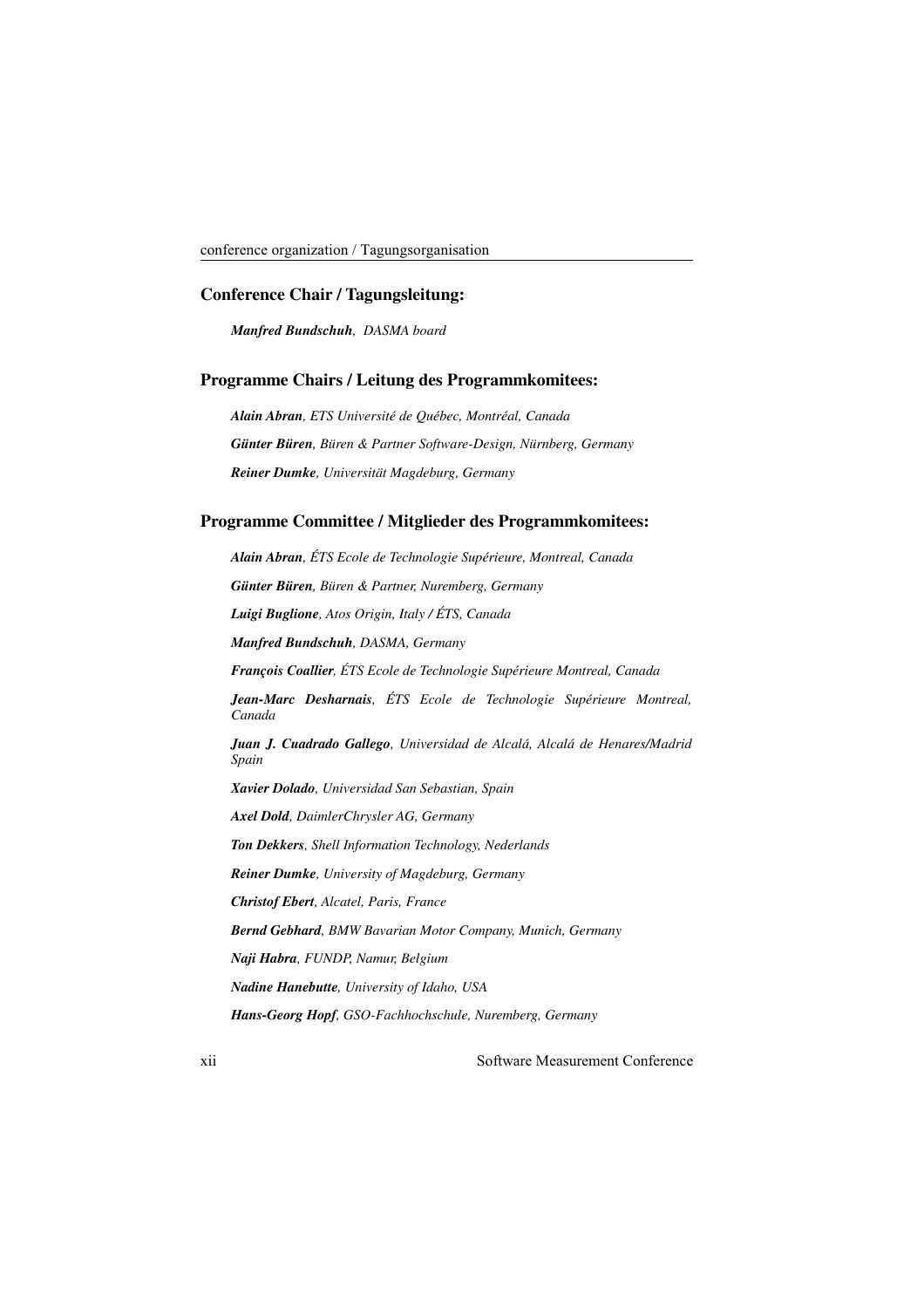*Franz Lehner, University of Passau, Germany Claus Lewerentz, TU Cottbus, Germany Marek Leszak, Lucent Technologies, Nuremberg, Germany Peter Liggesmeyer, Fraunhofer IESE, Germany Roberto Meli, DPO, Italy Dirk Meyerhoff, Schüco-Service GmbH, Bielefeld, Germany Jürgen Münch, Fraunhofer IESE, Germany Olga Ormandijeva, Concordia University, Canada Andreas Schmietendorf, Berlin School of Ecnonomics, Germany Harry Sneed, SES Munich/Budapest, Germany/Hungary Charles Symons, Software Measurement Service Ltd, Edenbridge, UK Hannu Toivonen, Nokia, Finland Cornelius Wille, FH Bingen, Germany Horst Zuse, TU Technical University Berlin, Germany*

# **Conference Desk / Tagungssekretariat:**

*Romy Robra, DASMA-Sekretariat*

# **Exhibition and Organisation Chairs / Tagungsinfrastruktur und Ausstellung:**

*Romy Robra, DASMA-Sekretariat*

*Günter Büren, Büren & Partner Software-Design, Nürnberg, Germany*

# **Web Services / Informationsdienste im Web:**

*Carsten Peitscher, Signal-Iduna, Dortmund, Germany Stavros Pechlivanidis , IBM, Stuttgart, Germany*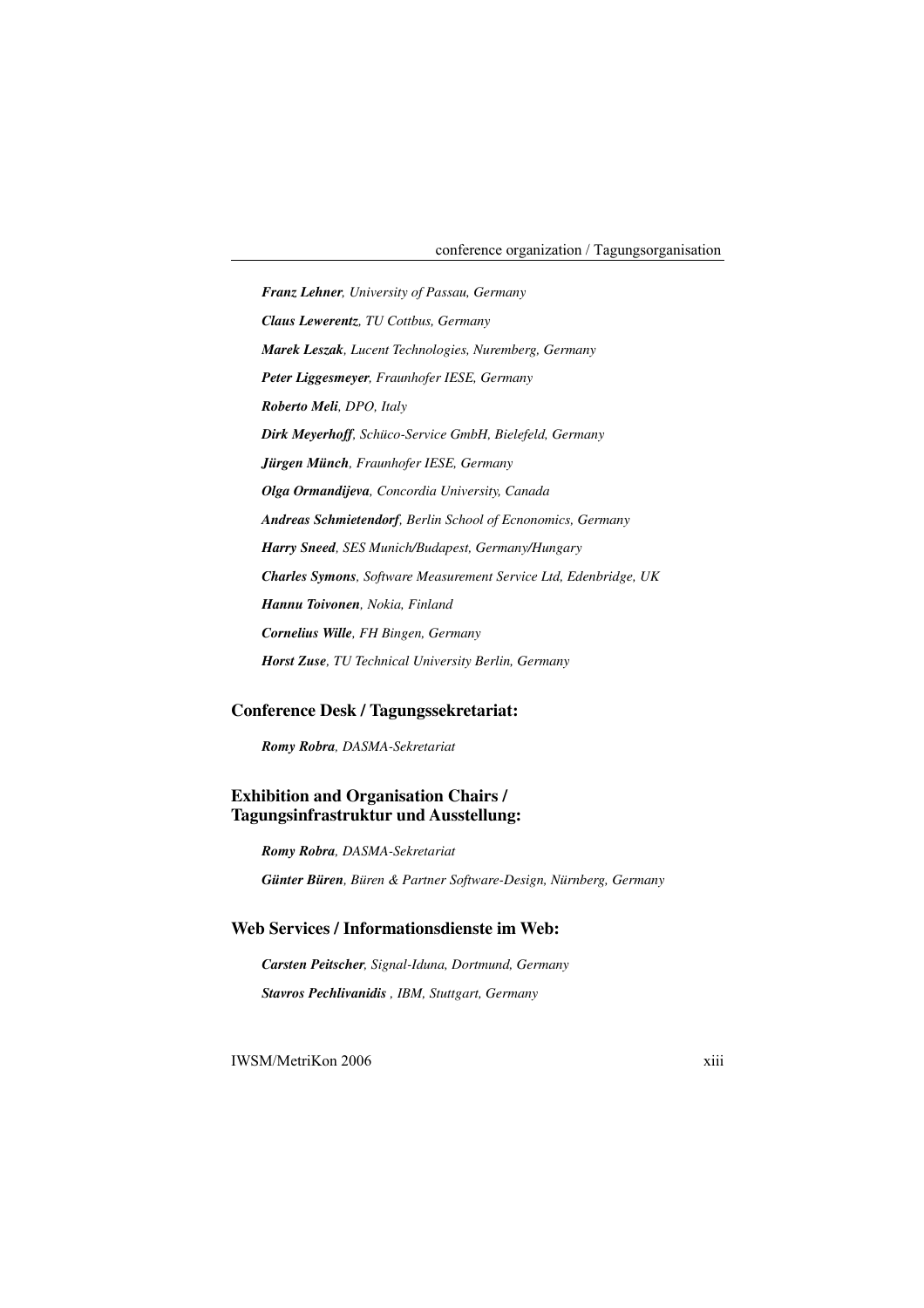

#### **bach consulting – Strategie, Analyse, Umsetzung**

bach consulting ist eine globale Unternehmensberatung mit den Schwerpunkten Management- und Technologieberatung. bach consulting verbindet in seiner Vorgehensweise Fachwissen, kennzahlenorientierte Planung und Umsetzung in qualitätsgesicherten Prozessen – auf allen Stufen von Strategie bis Operations; auf unterschiedlichsten Aggregationsstufen von Gesamtunternehmen über Abteilungen bis zu Einzelprojekten und Mitarbeitercoachings.

Der Focus der Tätigkeiten liegt insbesondere auf:

- Die Formulierung und Realisierung von Visionen in konkreten, überprüfbaren Umsetzungsschritten
- Quantifizierung von Projekt- und Unternehmenszielen zur Unterstützung zielgerichteter Unternehmensführung
- Konzeption und Ermittlung von Kennzahlen zur Bewertung von IT-Systemen und Leistungen
- Unterstützung bei Entscheidungsvorbereitungen bei ITrelevanten Fragestellungen
- Umsetzung von Projekt- und Prozessmanagement in Unternehmen
- Know-how-Transfer durch Training und Coaching

Weitere Informationen unter: **<www.bach-consulting.de>**



wie z.B.<sup>.</sup>

- ISTOB® Certified Tester-Kurse (Deutsch, Englisch, Französisch)
- Software-Test-Beratung und -Durchführung
- SPICE, Automotive SPICE™ und CMMI® Coaching, Consulting und Assessments
- Requirements- und Usability Engineering

Weitere Informationen unter <**www.knowledge-department.de>**